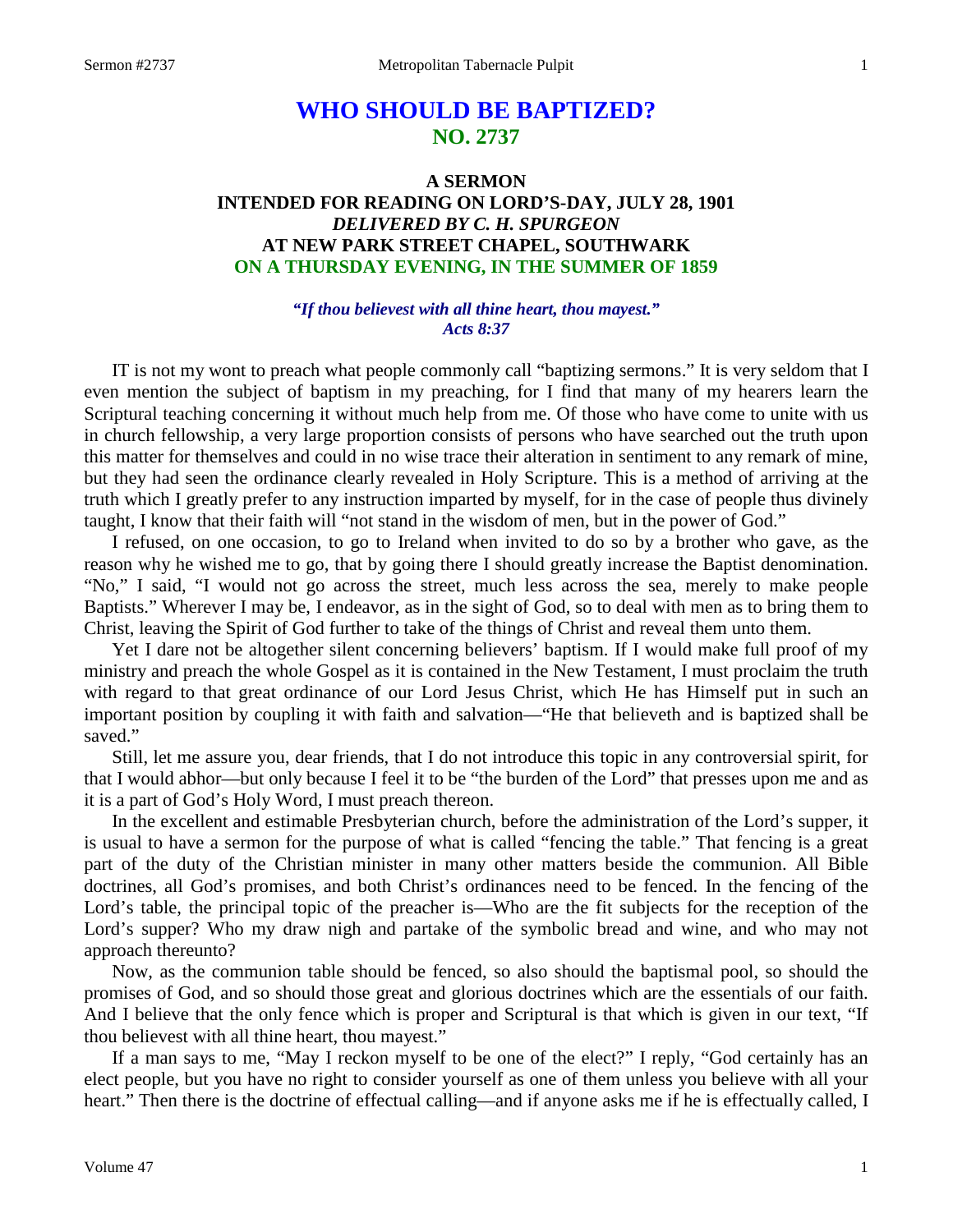answer, "If you believe with all your heart, then you certainly have an interest in this glorious doctrine of God's grace."

Then, with regard to the doctrine of redemption by the blood of Christ, which is the basis and foundation of all our hopes, I see no warrant for telling any man that he is redeemed until I can get him to give a full and satisfactory reply to this inquiry, *"*Do you believe on the Lord Jesus Christ with all your heart?" It seems to me that the doctrines of the Gospel have no truly comforting message to any man until he believes upon Christ with all his heart.

So also is it with the promises of God. They are rich, dainty, spiritual fare which He has spread upon the table of His banqueting house, but no one who does not believe in Christ with all his heart has any right to lay hold on the *"*exceeding great and precious promises" which God has recorded for the comfort of His own people.

I know that there are some loving and gracious invitations which are addressed to the sinner, and I thank God that it is so, but I also know that the sinner can never realize the sweetness of them until he believes in Jesus. I am sure that he cannot comply with the invitation except by believing with all his heart—and that he must be a stranger to the gracious promises and encouraging invitations until he comes and puts his trust in "Jesus only."

I am fully persuaded that it is the same with the ordinances of our Lord Jesus Christ. The Lord's table is not, on any pretense, to be approached by those who do not believe in Him with all their heart. "Away, ye profane!" should be the cry of the Christian minister when he is about to dispense the sacred emblems.

Believer in Christ, you are heartily welcome. You have a right to come to the table of your Lord if you believe in Him with all your heart. Whosoever and whatsoever you may be, the only barrier which we can rightly set before you bears upon it this inscription, "If thou believest with all thine heart, thou mayest."

Nay, if you believe, there is no barrier, so come and welcome. We dare not set up before the table of our Lord any barrier which God Himself has not put there, so we invite to it all who have believed in Jesus—but we solemnly warn all those who come and partake of this ordinance without faith in Christ that they are eating and drinking condemnation unto themselves, not discerning the Lord's body, for none have the right to approach His table but those who, with a true heart, believe in Christ and in Him alone.

It is equally so with regard to the other ordinance of believers' baptism. Whatever opinions different men may hold concerning it, the Word of God *must* stand and it is our duty to preach all that is there revealed to us. One point that is very plain is that no one has a right to this ordinance until he is a believer in Christ.

I am astonished that any Christians should ever have imagined that this rule could be relaxed in any case, and it has often puzzled me that all Calvinists do not see that baptism must belong to the people of God, and to them only. Do we not rightly teach that the doctrines of Scripture are for the comfort and instruction of the believer? That the promises of God are, as a rule, for the believer? That, in fact, the whole plan of God's dispensation of grace is on behalf of the believer, and the believer only?

Then I cannot understand upon what ground any solitary exception should be made to the divine rule, and that it should be imagined that this solemn ordinance should be left open to all the world—not merely to all the intelligent inhabitants of the world, but also be left so open that even an unconscious infant might become the subject of it.

Not only is that a convincing argument with me, but as I understand it, the whole Gospel of Christ is addressed to intelligent individuals. I cannot see anything that I could do to any purpose if I were called upon to preach to an unconscious person. The Gospel appeals to men's understanding and heart, but if their whole mental powers are in a dormant condition, I do not see what I, as a preacher, can do in such a case, or what bearing the Gospel itself has upon such people.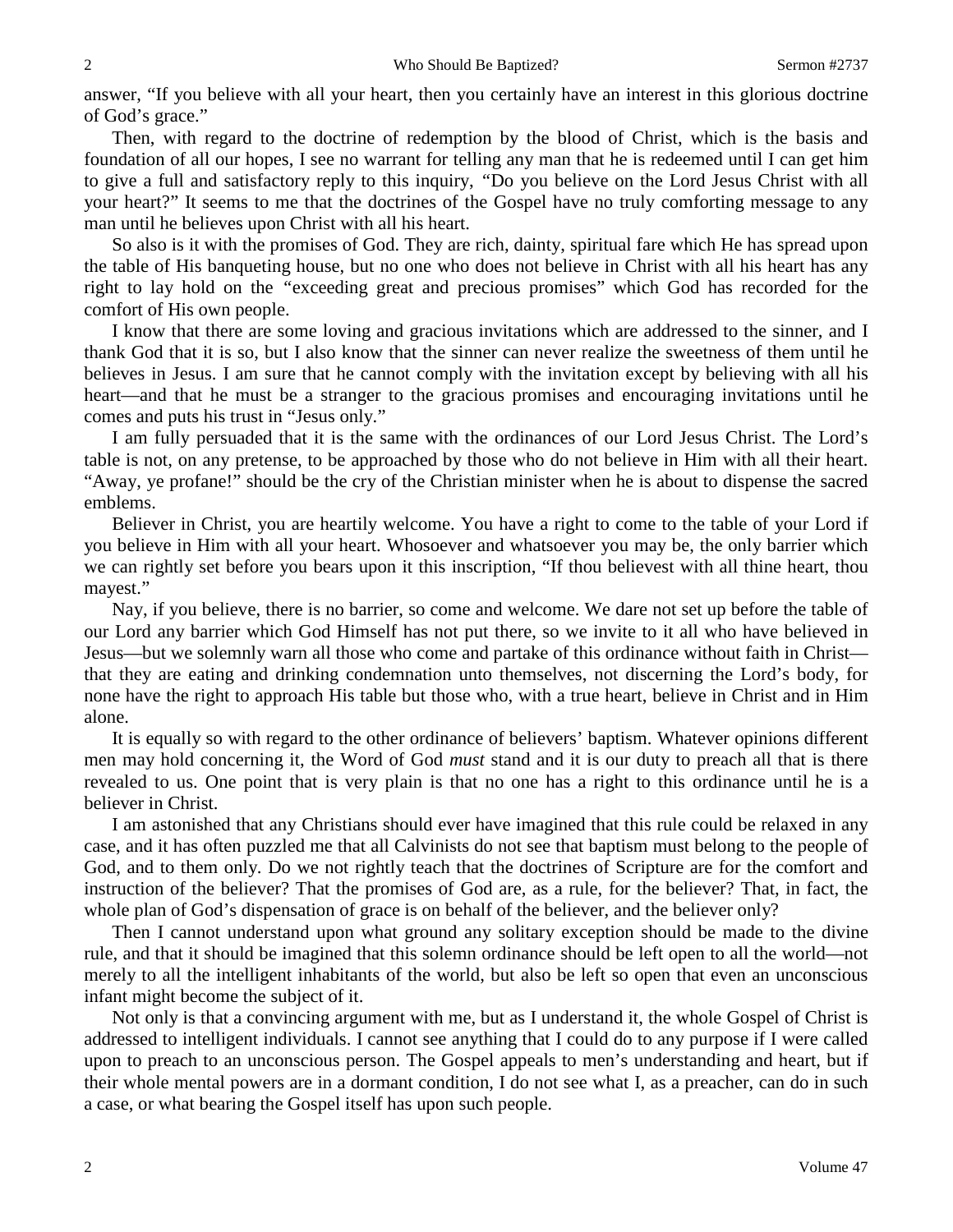I am amazed that an unconscious babe should be made the partaker of an ordinance which, according to the plain teaching of the Scriptures, requires the conscious acquiescence and complete heart-trust of the recipient. Very few, if any, would argue that infants ought to receive the Lord's supper, but there is no more Scriptural warrant for bringing them to the one ordinance than there is for bringing them to the other.

The Church of England Catechism is quite right when it says that repentance and faith are required of persons to be baptized, but its practice is not in accordance with that Scriptural teaching. The godfather and godmother of the child, when they bring him to the font, promise in his name that he shall repent and believe, and that he shall renounce the devil and all his works—this is more than the child himself could promise to do, and more than I could promise to do. Or if I did say so, I should be a liar to God and to my own soul, since it would be utterly impossible for me to fulfill such a promise.

The theory of the Church is that this promise of repentance and faith is like the paper money that we have in circulation. It is true that it is not the current coin of repentance and faith, nevertheless it is valid—the promise that the child shall repent and believe is sufficient—which seems to me to be a strange figment for any rational creature to endorse.

I will put the case thus—suppose that there is a king who has absolute dominion over his subjects and suppose that there is a certain work to be done, say, the insertion of glass in a window which has been broken. Further, imagine that there are two workmen, to both of whom the king gives the command, "Set to work and mend that window." One of them says, "I will not." The other says, "I will," yet straightway hangs cobwebs over the broken places.

It appears to me that there is not much difference in the disobedience in the two cases. And it is very much the same with those who positively refuse to obey what they know to be the plain commands of God's Word concerning baptism and those who practically disobey those commands by substituting the sprinkling of babies for the immersion of believers, and then bringing in the fiction of sponsorship to support their alteration of the divine ordinance.

To my mind, it is a vain attempt to evade compliance with a plain and simple command and is therefore worse than avowed disobedience would have been. I can understand the position of a man who does not, in his own conscience, feel that this is an ordinance which is limited to the believer, but I cannot comprehend the consistency of one who says that repentance and faith are necessary before baptism, and who then takes the unconscious infant into his arms, sprinkles a few drops of water upon his brow, and then declares that he has become a child of God, and an inheritor of the kingdom of heaven! That seems to me to be not only the height of absurdity, but to be also a heinous sin in the sight of the Most High God.

I repeat what I have already said, that the fencing of both Christ's ordinances can be accomplished by the condition laid down in our text, "If thou believest with all thine heart, thou mayest." I cannot thrust my brethren and sisters from the Lord's table if they believe in Him with all their heart, nor can I keep back from baptism any child who believes in Jesus with all his heart.

But on the other hand, though he be grey-headed and venerable—if he is not a believer in the Lord Jesus Christ, it is not my business, as a servant of the Lord, to alter my King's laws so as to please him, but rather, to say to him, "Stand back until you are in a fit state to obey my Master's commands. You are not yet entitled to share the privileges that belong to God's family. Until you have believed in Jesus and are thus proved to be one of His children, I cannot admit you as a partaker of either of the ordinances which He has ordained."

Now I am going to practically carry out the teaching of the text by briefly and affectionately addressing our dear friends who are about to be baptized. The observance of this ordinance will awaken, in many of our minds, recollections of similar services in the past. It brings to my remembrance a river in Cambridgeshire, with a great assembly of spectators on the banks, and a youth walking into the midst of the flowing stream and there giving himself up, spirit, soul, and body, to the service of his Master.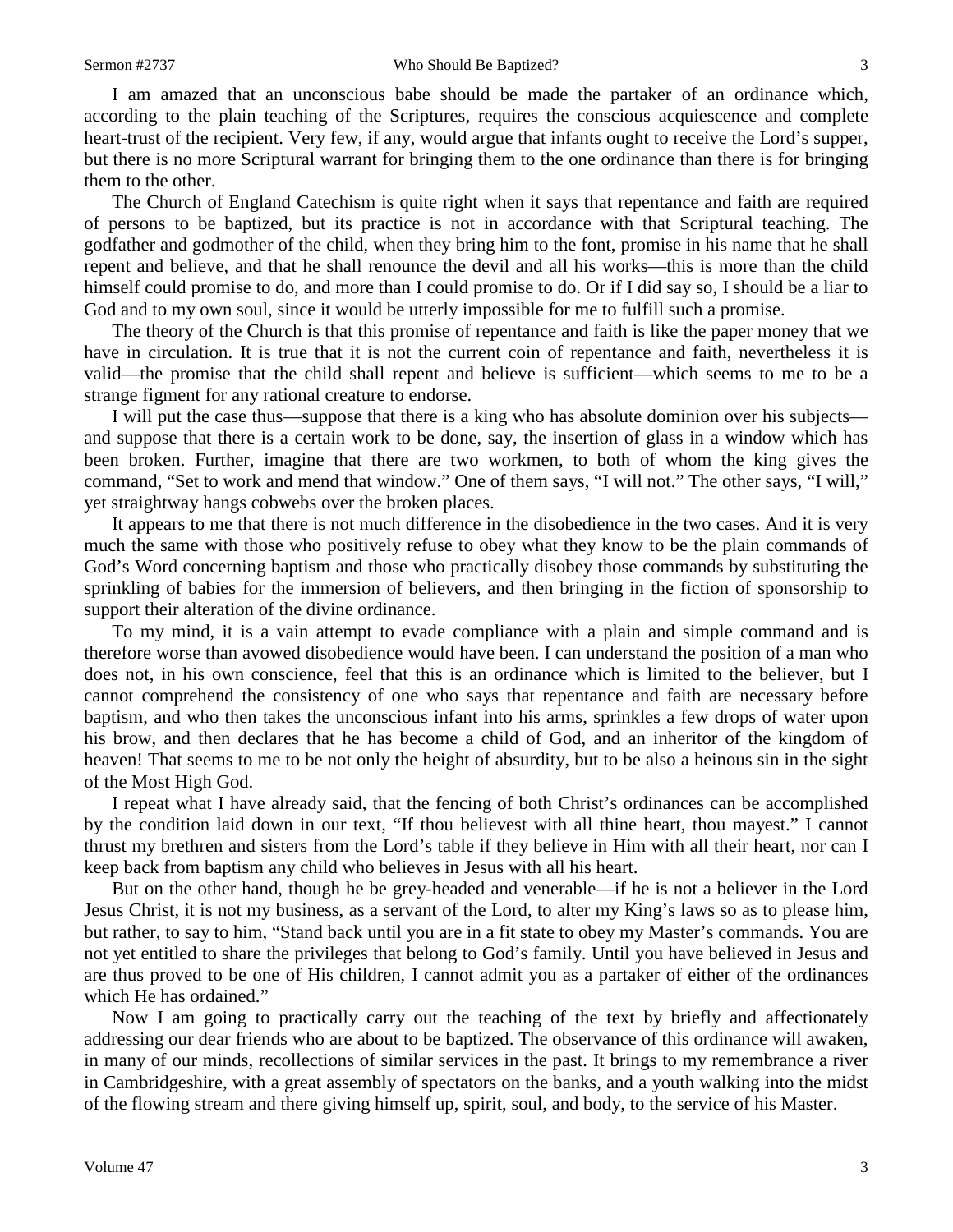It recalls to me the hour when I thus publicly avowed my allegiance to the King of kings and I can join with John Newton in saying to my dear Lord and Master,—

> *"Many days have pass'd since then, Many changes I have seen; Yet have been upheld till now; Who could hold me up but Thou?"*

Perhaps others, who have thus "put on Christ," may be cheered, and refreshed, and stirred up by the address I shall now give to those who will presently enter the baptismal pool.

**I.** In explaining the text, we will take it almost word by word, and first, dear friends, note THE IMPORTANCE OF PERSONAL FAITH—"If *thou* believest with all thine heart, thou mayest" be baptized.

Have you believed in Christ for yourselves? It is useless for you to say that you are the sons of pious parents, the daughters of godly fathers and mothers. Unless you yourselves believe in Jesus, you will be cast down to hell just as surely as will the ungodly descendants of wicked men and women. The faith of your parents may be blessed by God as the means by which you will be brought to Christ, but if you are not brought to Him, all the faith of others cannot avail for your salvation. Though you should have Abraham to be your father, and Sarah to be your mother, even then you could not be saved without your own personal faith in the Lord Jesus Christ.

How apt are we, who occupy the family pew in the house of God, and who from our infancy have been brought up to hear the Word preached, to imagine that there is a kind of family holiness which may avail for us all, and to conceive that because our parents were Christians, we also are saved! Yet it is not so—there is no such thing as a Christian family, sufficient to include you at the last great day, unless you who belong to it are yourselves Christians. And there is no such thing as a Christian nation unless the individuals who compose that nation are all Christians.

Men are ever prone to talk of religion in the mass, but beloved, remember that you will have to enter heaven one by one if you go there at all. "So then every one of us shall give account of himself to God." No eyes except your own will avail you in looking to the cross or in weeping over your sin. No other heart's repentance can take the place of your own heart's godly sorrow for sin. No lips but your own can breathe the penitential prayer on your behalf, "God be merciful to me a sinner."

You must be brought to feel your own need of a Savior, you must yourselves be enabled by the Holy Spirit to put your trust in Jesus, or else you will as surely be lost as if you had been born in a Hottentot hut, of parents who neither knew nor loved the Lord.

personal religion is an essential prerequisite to admission into the church of Christ or to either of the ordinances which He has instituted. I shudder when I see men, who are not Christians, taking to themselves the promises that are addressed to believers. I have heard a man say of a sermon, which was meant for the comfort of the children of God, "Oh, how sweet it was to me!" Whereas he was eating stolen sweets to which he had no manner of right.

"If thou believest with all thine heart," you may suck the honey out of the promises. If thou believe, you may walk to and fro in the spiritual Canaan, from Dan to Beersheba, for it is all your own. From the hilltops to the valleys' utmost depths, all is yours. Yea, from the very center of heaven to its circumference, or to its furthest limits, all is your own possession.

But if you believe not, your pedigree avails you nothing. Your godly parentage shall not advantage you in the last great day—nay, nor even now, for the wrath of God abides on you because you have not believed on His Son, Jesus Christ, whom He has sent into the world as the one and only Savior of sinners.

Put your hands to your hearts, then, my dear brothers and sisters, and search and see whether you do really believe for yourselves personally. Suppose the Ethiopian eunuch had said, "I do not myself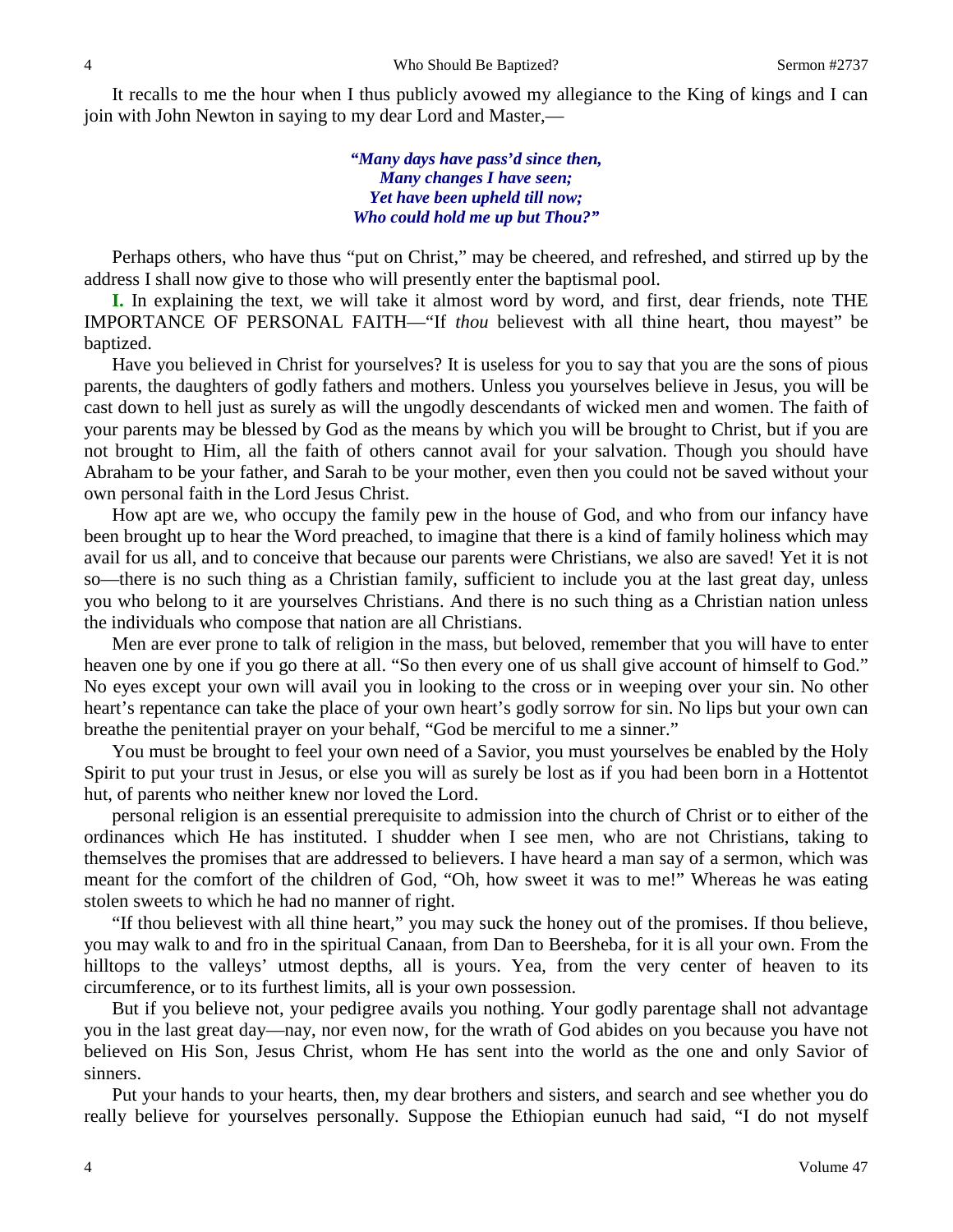believe in Jesus, but my father and mother did"? Philip would have replied, "Their faith cannot avail for you. Only 'if thou believest with all thine heart, thou mayest' be baptized."

Religion is a personal matter, the ordinances of Christ must be observed by believers only according to their individual standing in Him. It is of no use for you to talk of your parents being in the covenant of grace—are *you* in the covenant? Can you say, with David, "He hath made with me an everlasting covenant, ordered in all things, and sure"? "Do you believe on the Son of God?" For if you do not, then we cannot admit you to fellowship with His people, and we cannot permit you to be baptized in His name.

**II.** Note, next, THE GREAT PREREQUISITE FOR BAPTISM. "If thou *believest* with all thine heart, thou mayest" be baptized.

So the question each one of you have to answer is this—Do you believe on the Lord Jesus Christ? "Well," says one, "I try to serve the Master as best I can." I am glad to hear it, and if your service is the result of faith in Christ, I bless God for it—but if it is not based on faith and is not the fruit of faith—it is worthless. All the service of unbelieving men is but whitewashed sin. It may look like virtue, but it is only a base counterfeit, not the genuine coin. Again I put the question to you—Do you believe on the Lord Jesus Christ?

"Well," says another, "I accept all the doctrines of grace, beginning with predestination and ending with final perseverance. I am as orthodox a believer as ever lived." That is not all I want to know from you. Faith in Christ is not the reception of a dry, dead orthodoxy—to believe in Jesus is not simply to be a sixteen-ounces-to-the-pound Calvinist. Saving faith is not the mere reception of a creed or form of any kind.

To believe is to trust and no man truly believes—in the New Testament meaning of the word—until he is brought to trust in Christ alone, and takes his whole religion upon trust, relying not on what he sees, nor on what he is, but on what is revealed in God's Word—not on what he is, or can be, or shall be, nor on what he does or can do, nor on what he feels or does not feel—but relying solely on what Christ has done, is doing, and shall yet do.

Now, dear brethren and sisters, do you thus believe on the Lord Jesus Christ with all your hearts? Although you have upon you the attire of candidates for baptism, I entreat you to retire from this pool if you do not believe in Christ. I think I see a tear in your eyes and I hear you say, "Blessed be God that, with many imperfections, I can still look up to Christ, and say,—

> *"'Nothing in my hands I bring: Simply to Thy cross I cling; Naked, come to Thee for dress: Helpless, look to Thee for grace; Foul, I to the fountain fly; Wash me, Savior, or I die.'"*

Well, dear friend, if you can truly make that declaration, however feeble your faith may be, this ordinance is for you, the communion table is for you, the doctrines of the Gospel are yours, the promises of Christ are yours, yea, Christ Himself is yours. And Christ is all, therefore *"*all things are yours; and ye are Christ's, and Christ is God's."

In your baptism, it should be your aim to please God—"but without faith it is impossible to please him." How can that which is not pleasing to Him be accounted as the observance of one of His ordinances? But "if thou believest with all thine heart, thou mayest" observe it and your observance will be acceptable in His sight. If Christ is the unsupported pillar of your hope, the solitary stay and prop of your trust, if your faith really and truly says, "Nothing save Jesus do I rely on for salvation," come hither, come and welcome. "Come in, thou blessed of the Lord; wherefore standest thou without?"

Some years ago, a man came to me and said that he wished to be baptized. I put this question to him, *"*Why do you wish that?" He answered, "Because I want to be a Christian." "But" I inquired, "do you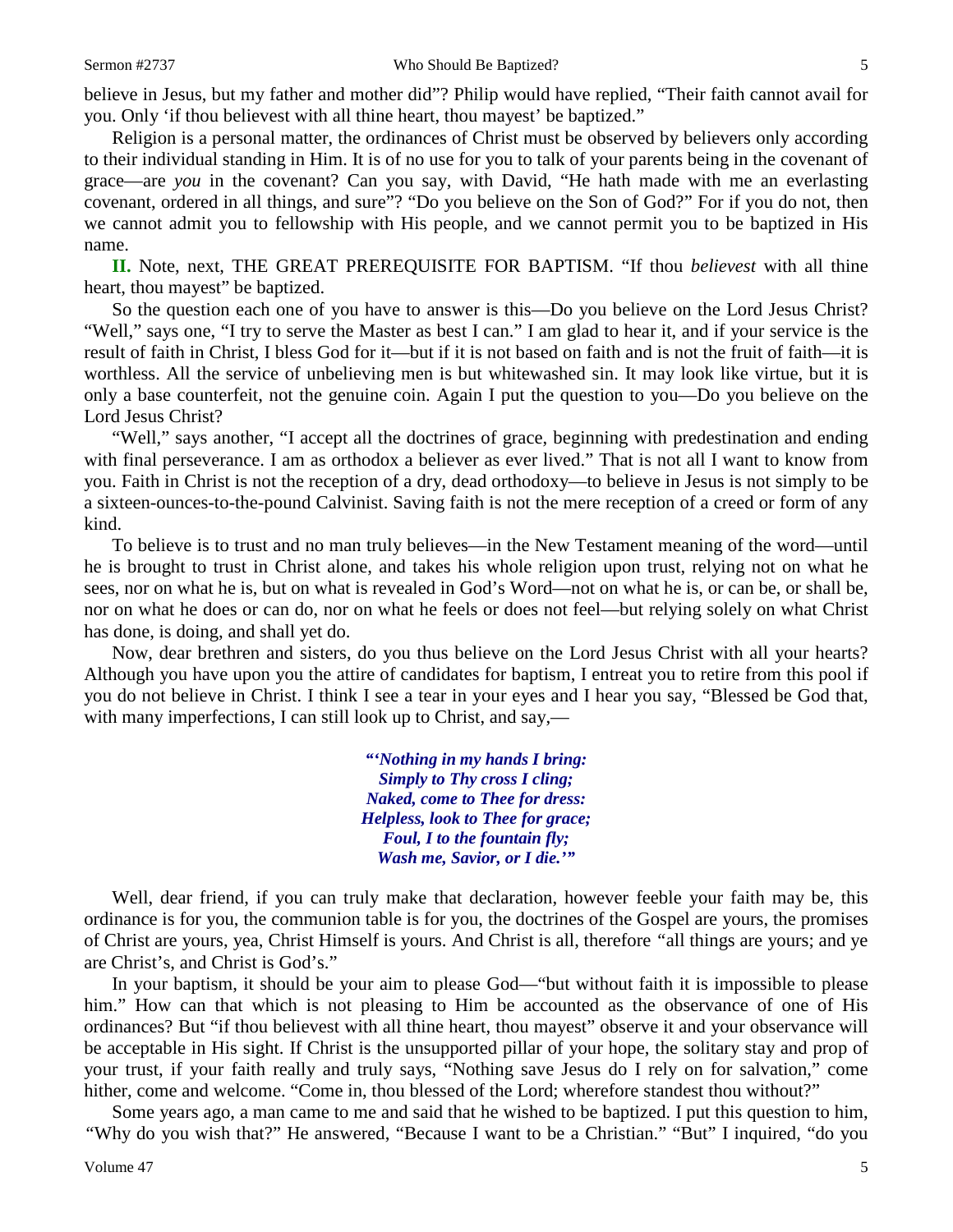think that baptism will make you a Christian?" "Yes," he said. "Then," I replied, "you are grossly mistaken. We baptize none but those who profess to be already saved through faith in Jesus. Baptism can have no possible effect in helping you on the road to heaven."

The man seemed to be utterly staggered at that idea, for he had somehow got into his head the notion that there was something efficacious in the ordinance itself. And when I tried to explain to him that the Scriptures contain no warrant for such a thought as that and therefore we would not baptize any who did not believe themselves to be already saved, the man went away staggered.

Yet I hope that he also went away resolved to ask himself such solemn questions as these, "How is it that I am not a Christian? How is it that I am not a follower of Christ, and that the minister therefore refuses to baptize me, urging me first to seek the kingdom of God and His righteousness, and after that to attend to baptism, but not before?"

God forbid that any of you, dear friends, should for a single moment think that there is any saving virtue in the water in that baptistery! If you were baptized in the River Jordan itself, what could that avail you? Though the waters of baptism flowed down from the Garden of Eden, they could not wash away the stain of sin. Nothing but the blood of Jesus can do that. He that has been plunged in that—

#### *"Fountain fill'd with blood, Drawn from Immanuel's veins,"*

may also be plunged into the baptismal pool.

When anyone believes, let him be baptized. But if you believe not, stand back. This is a sacred circle into which no unbeliever can be permitted to enter. "If thou believest," come hither and confess your faith as your Lord ordained. But if you believe not, take heed lest you destroy your own soul by meddling with that ordinance which is not for you in your present condition.

**III.** Now, thirdly, note THE KIND OF FAITH THAT IS HERE MENTIONED. "If thou believest *with all thine heart."*

There is a great deal of difference between faith *and* faith. One kind is the faith of the head and another is the faith of the heart. Some men have all their religion in their head—like poor, miserable, poverty-stricken students, they confine their religion to their head, and there they let it feed upon some dry thought or empty speculation. But the faith of the true Christian occupies the best parlor of the heart. It has its citadel in the innermost part of his being. It dwells at home in his inmost soul.

The devil himself has the faith of the head. He believes and trembles. He is as orthodox as many very learned divines. As far as the mere statement of theology is concerned, I could trust the devil to draw up a creed. I believe he is thoroughly sound and that he knows a great deal more about God's Word than most of us do.

He can quote it correctly when he pleases, although he is also adept at misquoting it for his own ends. I do not think that the devil ever was an Arminian, or that he ever will be one—he understands the doctrines of grace, at least in his head, too well for that. In one respect, he is better than some Antinomians, for they believe and presume, while he believes and trembles. Still, Satan and Antinomians never would be very great enemies. I wonder that they talk about the devil tempting them—I believe that they tempt themselves or that they tempt the devil to tempt them if he really does tempt them at all.

Yet the devil hates much that he believes with his head. There is, for instance, the doctrine of election. "Ah!" says he, "I am not able to deny the truth of that doctrine, yet I hate it, for I know that I am not one of the elect." It is the same with redemption. The devil says, "I loathe that doctrine. I know that Christ has redeemed His people with His blood, but I am not one of them. The cross of Christ is glorious, and I am obliged to admit its power, for I have felt it often, and I am yet to feel it more and more, but I hate the cross, for it crushes me, and takes multitudes of my subjects away from me. I know that Jesus is the Son of God—I wish He was not and if I could I would tear Him from His throne and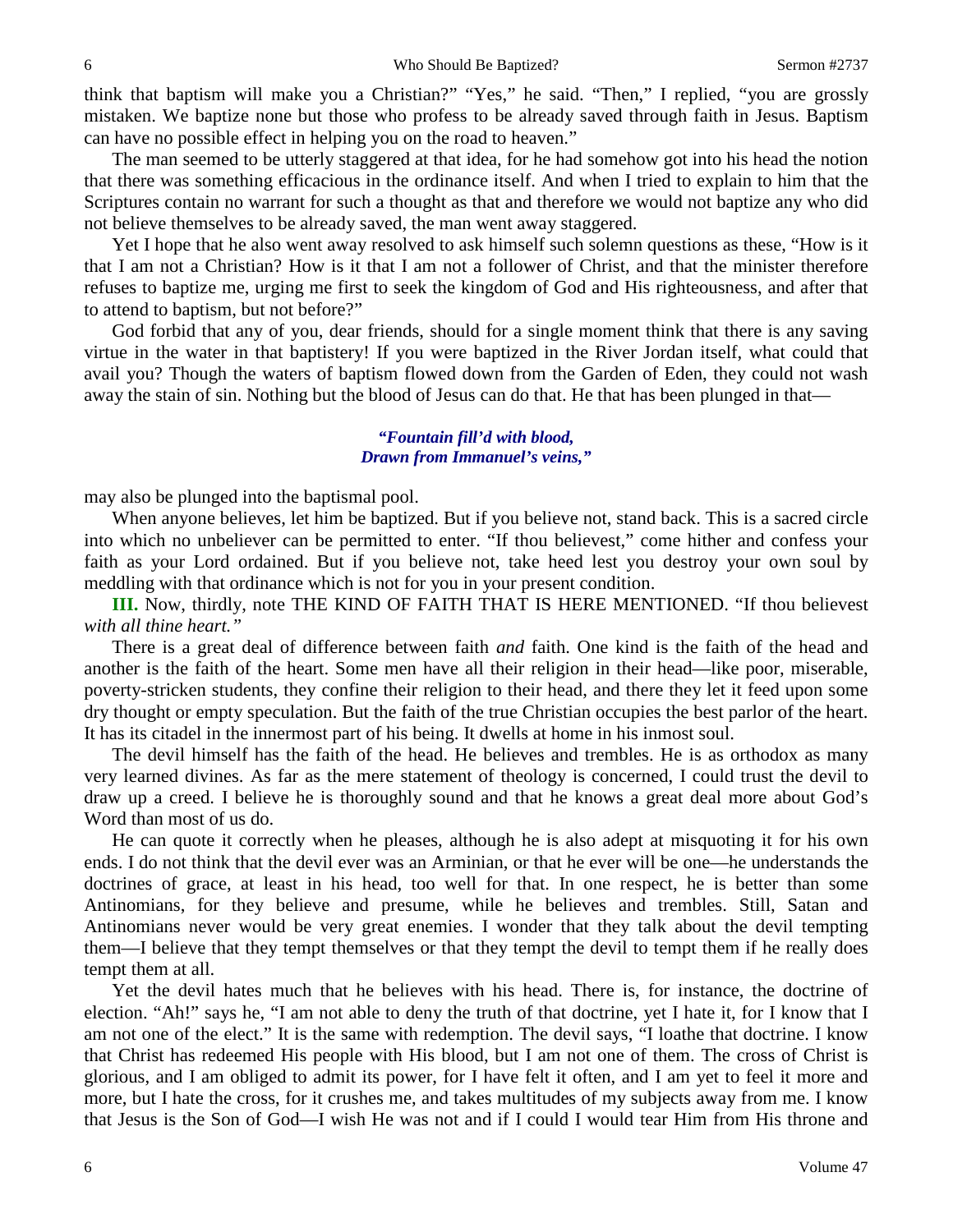cast Him out of His dominions." So, you see, the devil believes with his head much that he hates with his heart.

Faith in Christ is never true unless it is the faith of the heart, unless the heart as well as the head gives assent to it, unless the truth is not only believed, but is also loved. Do you, dear friends, thus believe the truth with your hearts? Are you not only convinced of it, but is it your joy and delight? Do you know that you are a sinner, and do you mourn over that sad fact? Do you know this truth experientially?

Do you also know Christ as your Savior? Have you received Him into your inmost heart as a possession of vital importance to you? Do you appreciate His presence and rejoice to have Him ever with you? Do you know that the blood of Jesus blots out sin? Have you learned that truth, not merely as a Scriptural doctrine, but as a matter of heartfelt experience inasmuch as *your* sins have been thus blotted out? Do you believe, in your heart, that the Holy Spirit is the Sanctifier? Do you heartily believe that truth and therefore do you pray, "Lord, renew and sanctify me by Your gracious Spirit in the inner man"?

If not, whatever faith you may think you have does not entitle you to baptism, much less to heaven. Therefore, stand back. If your head alone is full of that which is sound, and right, and true—and your heart is empty of faith in Christ, and love to God, and to His truth—stand back from that baptistery, for you must not intrude into the place which is reserved for the followers of Christ.

Philip said to the eunuch, "If thou believest *with all thine heart,* thou mayest be baptized." I am afraid that some who have been baptized in that pool have not believed with all their heart. They said they did, but I question whether it was true concerning all of them. And beloved, if we honestly test ourselves, some of us will have grave cause to inquire whether we have any right to the ordinance of believers' baptism.

Do you, friend, believe on Christ with all your heart? Christ will have the whole of your heart or none at all. He will never be content to have part and to leave the devil to occupy the rest. True believers will give all their heart to Christ, even though they cannot yet get possession of all of it for Him. The fact is, it is very much the same with the believer's heart as it was with the Israelites in Canaan—the whole land belonged to them, yet they could not get possession of it all for a while—they had to fight with the Canaanites and to drive them out.

Now, candidates for baptism, can you say from your heart that you give up all to Christ? Can each one of you say to your Lord,—

> *"The dearest idol I have known, Whate'er that idol be, Help me to tear it from Thy throne, And worship only Thee"?*

Can you give up all—life, body, soul, health, wealth, or talent—can you give up all to Christ? If you cannot, you have not believed on Him with all your heart—there is some part that you have kept back. If you believe *with* all your heart, your surrender will be *of* all your heart. "Oh!" says one, "I desire to give all to Christ." Then, my brother, you have given all to Him—you have really done so in effect, and it will be your privilege practically to carry out your wish by daily making a full surrender of yourself to Him.

Mark just one other aspect of the text. Have you any other confidence besides that which you have in Christ? Is there even a little self-reliance in your heart with regard to salvation, or a little reliance on your own good works or on any ceremonies that you can observe? Then I must say to you, "Stand back from this baptistery until you believe in Christ with all your heart, and can say to Him,—

> *"'All my trust on Thee is stayed, All my help from Thee I bring.'"*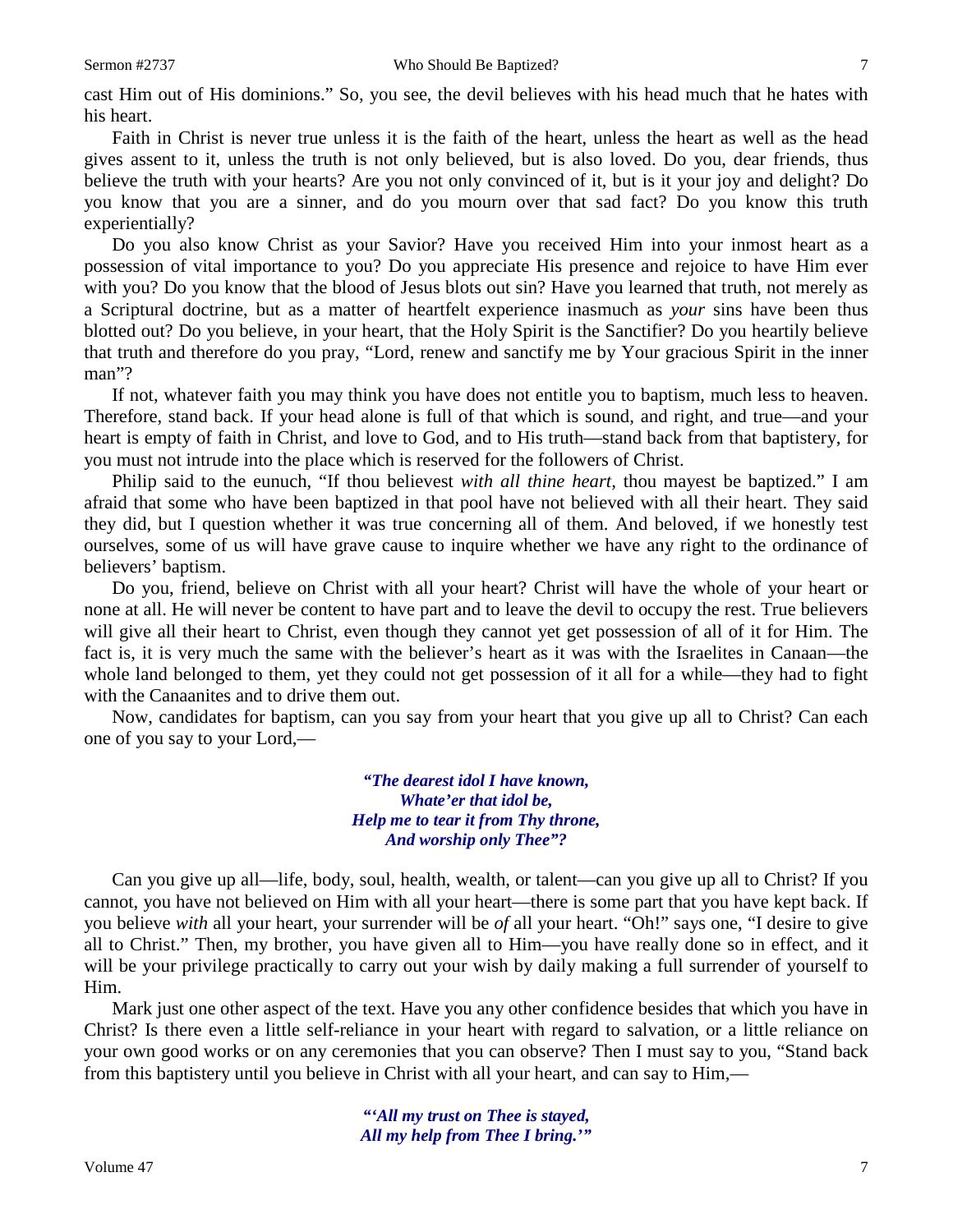If you can truthfully say that, come and welcome. If not, stand back.

Here I can find comfort for myself, for whatever I cannot say, I can truly say that I believe in Jesus with all my heart. I have nothing else to trust to. Others may rely upon their good works, but I have none to which I can trust. Some may rely upon their prayers, but I have to weep because mine are so few and so feeble. Some may rest on ceremonies, but I have often proved the futility of even the best of them.

At the Lord's table itself, I dare not trust to any blessing received through the emblems of my Savior's broken body and shed blood—my reliance must be upon Him alone. My own strength is perfect weakness. I cannot trust to it or to anything but Christ. Can you not say the same, dear brothers and sisters? Then may you go down into the water without fear. But if you believe not with all your heart, stand back from this baptistery.

In closing my discourse, I would very affectionately put this question to all my hearers, leaving it to the Holy Spirit to apply it to your heart—Does it not seem, from this passage, that faith is necessary before baptism and that, if this eunuch had not believed in Jesus, Philip would not have baptized him? "I speak as to wise men; judge ye what I say."

If any of you are unbelievers, venture not to think that in your present state you can be baptized in the Scriptural fashion. But if you are believers, and have not been baptized, let me put it to your consciences whether you think you are right in neglecting this ordinance of Christ? That is a matter for you seriously to think of—it rests between your Savior and your own soul.

I pray the Lord to guide us all to a right decision. If we are wrong, may He set us right, and if you are wrong, may He set you right. The prayer of a certain scholar was very wise one and I commend it to you.

In a great dispute in which he was engaged, he was observed to be frequently writing, so someone said to him, "May I look at your notes?" "Certainly," he replied. When the notes were examined, it was found that they simply consisted of the words, "More light, Lord, more light!" I think that is a request which we may present for many of our brethren, and certainly for ourselves, "More light, Lord, more light!"

### **EXPOSITION BY C. H. SPURGEON**

#### *ACTS 8:4-40*

**Verses 4-6.** *Therefore they that were scattered abroad went every where preaching the word. Then Philip went down to the city of Samaria, and preached Christ unto them. And the people with one accord gave heed unto those things which Philip spake, hearing and seeing the miracles which he did.*

We cannot tell how far the soil had been prepared for the sowing of the Gospel seed by our Lord's visit to Sychar, a city of Samaria. The influence of the converts in that place may have inclined the people of the city of Samaria to give more heed to the preaching of Philip. The work of a great and good man may sometimes seem to die out, but its effects remain and may extend beyond the place where he labored.

**7-11.** *For unclean spirits, crying with loud voice, came out of many that were possessed with them: and many taken with palsies, and that were lame, were healed. And there was great joy in that city. But there was a certain man, called Simon, which beforetime in the same city used sorcery, and bewitched the people of Samaria, giving out that himself was some great one: to whom they all gave heed, from the least to the greatest, saying, This man is the great power of God. And to him they had regard, because that of long time he had bewitched them with sorceries.*

He had managed to secure great influence over the people, and he held them under his wicked rule.

**12-17.** *But when they believed Philip preaching the things concerning the kingdom of God, and the name of Jesus Christ, they were baptized, both men and women. Then Simon himself believed also: and when he was baptized, he continued with Philip, and wondered, beholding the miracles and signs which*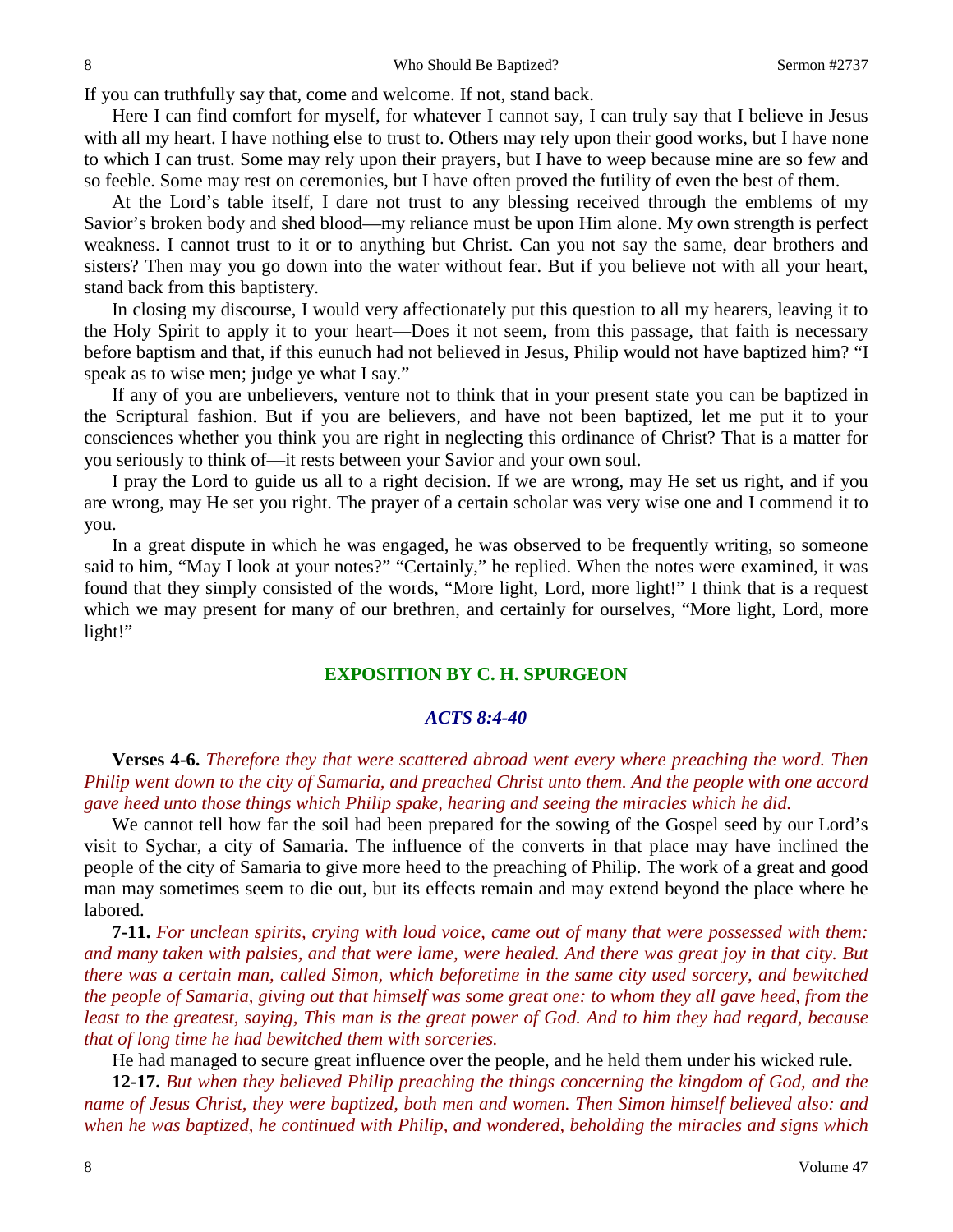*were done. Now when the apostles which were at Jerusalem heard that Samaria had received the word of God, they sent unto them Peter and John: who, when they were come down, prayed for them, that they might receive the Holy Ghost: (for as yet he was fallen upon none of them: only they were baptized in the name of the Lord Jesus.) Then laid they their hands on them, and they received the Holy Ghost.*

So that miraculous gifts were bestowed upon them. Of course, there was already manifest among them that divine operation of the Spirit of God, by which men are converted and brought to faith in Christ—but they had not known the special, attesting, wonder-working power of the Spirit until the apostles came amongst them. A good work was thus done, yet everything was not altogether as the apostles could have wished it to be.

**18-26.** *And when Simon saw that through laying on of the apostles' hands the Holy Ghost was given, he offered them money, saying, Give me also this power, that on whomsoever I lay hands, he may receive the Holy Ghost. But Peter said unto him, Thy money perish with thee, because thou hast thought that the gift of God may be purchased with money. Thou hast neither part nor lot in this matter: for thy heart is not right in the sight of God. Repent therefore of this thy wickedness, and pray God, if perhaps the thought of thine heart may be forgiven thee. For I perceive that thou art in the gall of bitterness, and in the bond of iniquity. Then answered Simon, and said, Pray ye to the Lord for me, that none of these things which ye have spoken come upon me. And they, when they had testified and preached the word of the Lord, returned to Jerusalem, and preached the gospel in many villages of the Samaritans. And the angel of the Lord spake unto Philip, saying, Arise, and go toward the south unto the way that goeth down from Jerusalem unto Gaza, which is desert.*

He must have wondered at receiving such an order as that. To be directed to go to a city, he could understand, but to be sent to a road which went through the desert, must have seemed strange to him. Yet he obeyed his Lord's orders.

**27.** *And he arose and went:*

Always do as you are told by your Lord. The first qualification for a good servant of Jesus Christ is immediate obedience.

**27-28.** *And, behold, a man of Ethiopia, an eunuch of great authority under Candace queen of the Ethiopians, who had the charge of all her treasure, and had come to Jerusalem for to worship, was returning, and sitting in his chariot read Esaias the prophet.*

He was a devout man who was seeking rest of heart, but he could not find it. He had joined in all the solemn services of the Jewish faith, but as yet he had not discovered the great secret of eternal life. He was still searching for it, and as he rode along the rough road, he was reading the Book of the prophet Esaias.

**29-30.** *Then the Spirit said unto Philip, Go near, and join thyself to this chariot. And Philip ran thither to him, and heard him read the prophet Esaias, and said, Understandest thou what thou readest?*

That is the main thing. A religion that is not based upon understanding will soon come to an end. An emotional religion—one that is nothing but emotion—will be temporary and transient religion. So Philip inquired of the eunuch, "Understandest thou what thou readest?"

**31-34.** *And he said, How can I, except some man should guide me? And he desired Philip that he would come up and sit with him. The place of the scripture which he read was this, He was led as a sheep to the slaughter; and like a lamb dumb before his shearer, so opened he not his mouth: in his humiliation his judgment was taken away: and who shall declare his generation? for his life is taken from the earth. And the eunuch answered Philip, and said, I pray thee, of whom speaketh the prophet this? of himself, or of some other man?*

That was a very important question—it went to the very root of the matter. It was useless for him to read about some unknown person—he must know who it was of whom the prophet had written

**35.** *Then Philip opened his mouth, and began at the same scripture, and preached unto him Jesus.*